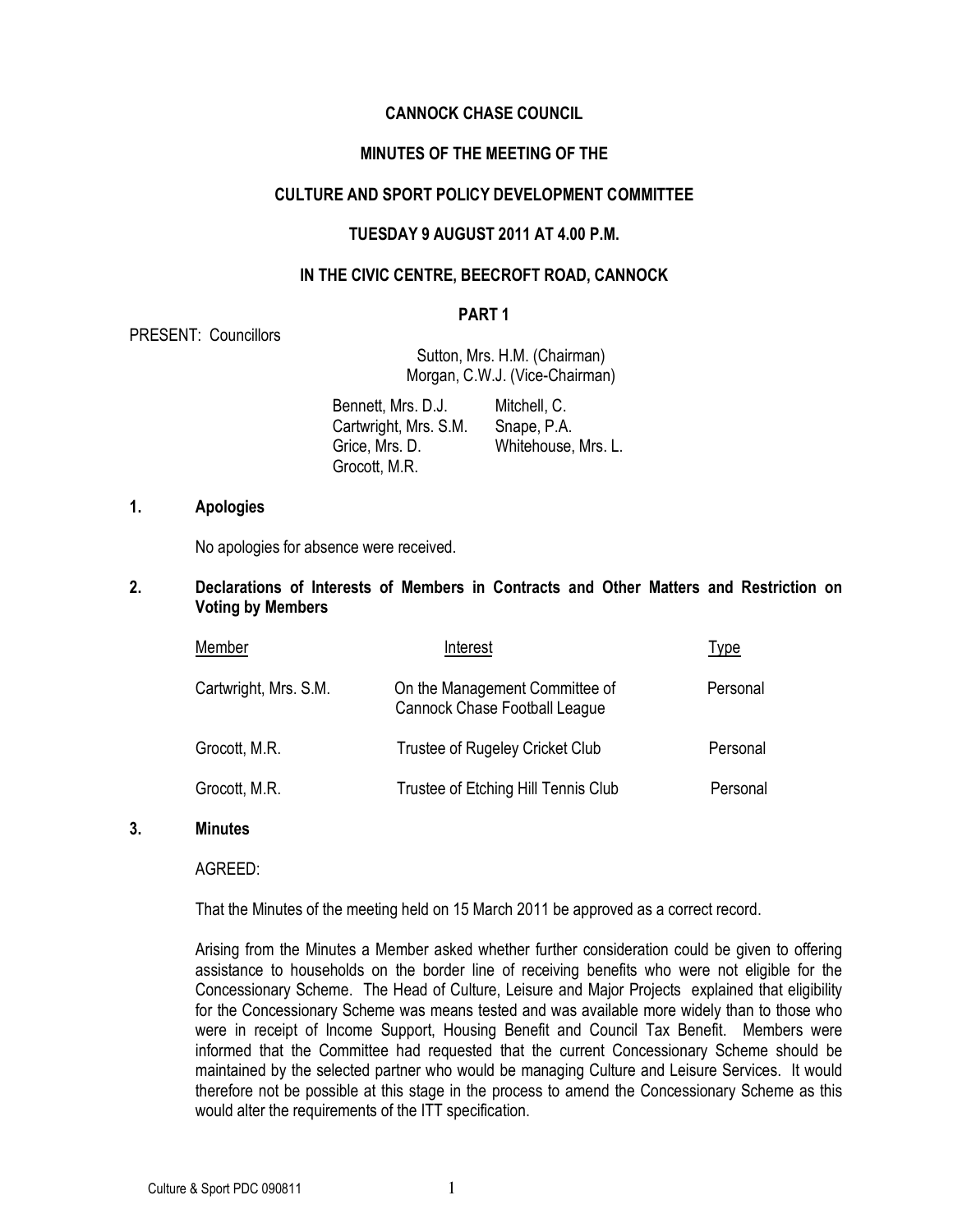### 4. Other item

 The Head of Culture, Leisure and Major Projects advised the Committee that a member of the public had raised a query as to why the public were to be excluded from the meeting for the presentation. He circulated copies of correspondence that had been received which detailed a number of questions from the member of the public along with the response from the Head of Culture, Leisure and Major Projects. The correspondence also outlined the reasons for the presentation being in the confidential part of the agenda. He explained that the agenda referred to the exemption under paragraph 5, Part 1, Schedule 12A, Local Government Act 1972 and asked Members to note that the other applicable exemption was under paragraph 3.

 The member of the public had requested that her representations were formally noted by the Committee.

## 5. Exclusion of public

### RESOLVED:

That the public be excluded from the remainder of the meeting because of the likely disclosure of exempt information as defined in paragraphs 3 and 5, Part 1, Schedule 12A, Local Government Act, 1972.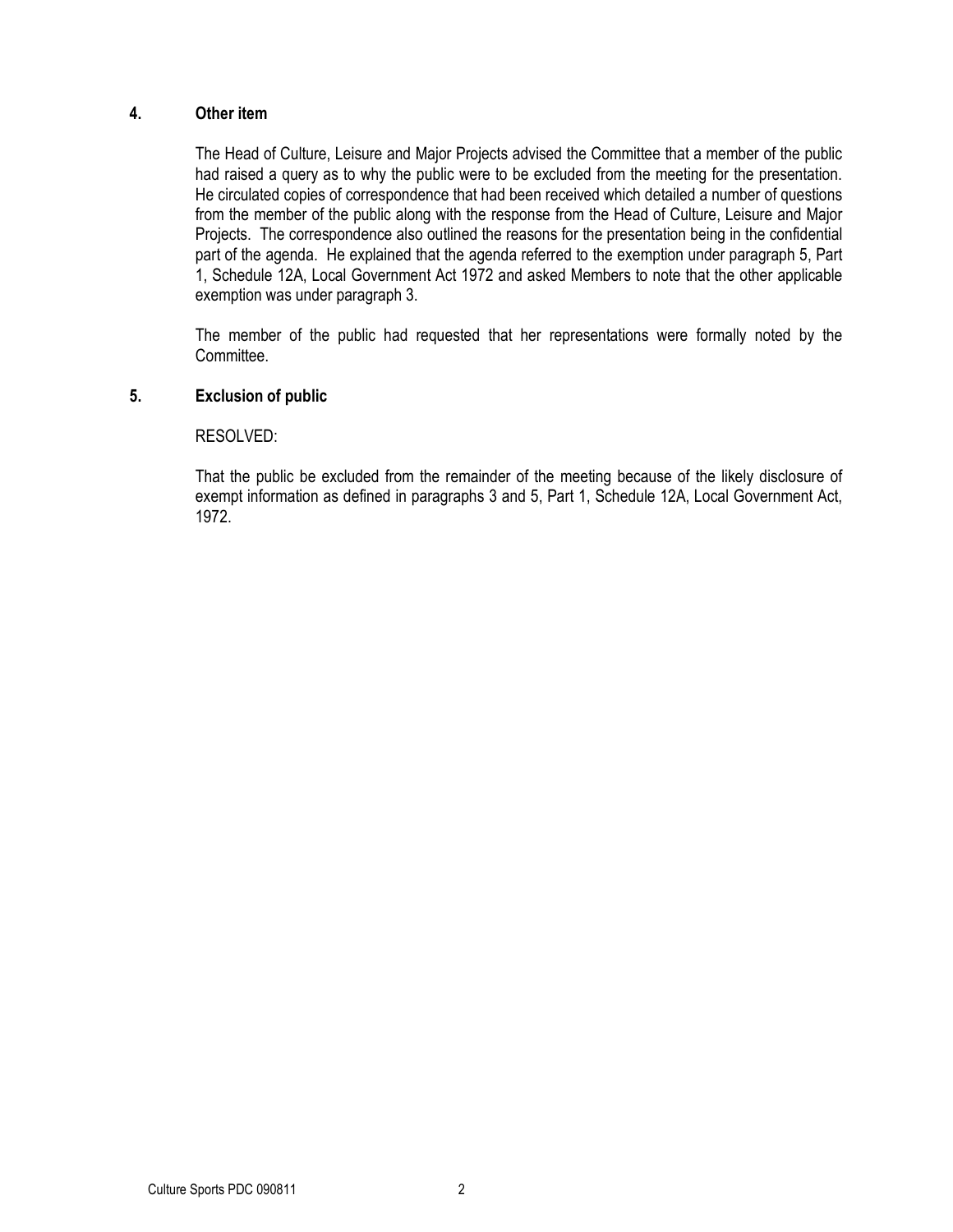## CANNOCK CHASE COUNCIL

# MINUTES OF THE MEETING OF THE

### CULTURE AND SPORT POLICY DEVELOPMENT COMMITTEE

# TUESDAY 9 AUGUST 2011 AT 4.00 P.M.

## IN THE CIVIC CENTRE, BEECROFT ROAD, CANNOCK

### PART 2

### 6. Presentation on the Chase Leisure Centre Modernisation Scheme, the Selection of a Partner to manage Culture and Leisure Services and the ATP project at Cardinal Griffin School

The Head of Culture, Leisure and Major Projects provided Members with a presentation on the three key projects in the Priority Delivery Plan- the Chase Leisure Centre modernisation scheme, the selection of a partner to manage Culture and Leisure Services and the delivery of an ATP at Cardinal Griffin Catholic High School.

### i) Chase Leisure Centre Modernisation

Members were advised that the modernisation and refurbishment of the Chase Leisure Centre had commenced on 26 April 2011 and it was anticipated that works would be completed in July 2012. Both swimming pools would be closed during the construction period whilst the Centre itself and the Golf Course would remain open to the public. Some of the pool programme had been transferred to Rugeley Leisure Centre. The project was being managed by a Project Board with support from professional advisors and G.F. Tomlinson had been selected as the Contractor for the construction scheme. Both pools had been drained of water and full inspections of the pool tank had been completed. All asbestos had been removed and drainage surveys completed. The first floor fitness suite extension was nearing completion – this would house 150 stations. The external render colours and appearance had been based on corporate branding. Work was underway in the pool hall, golf reception and the PCT fitness area and the old wet side changing rooms had been demolished. The new entrance window frames had been installed and the window locations had been identified for the PCT fitness suite area. The fire remedial works had been completed, all internal steel had been stripped and treated and the air conditioning unit for the pool hall had been agreed.

He then updated Members on the current activities which included works on the rendering and installing the windows in first floor extension, removal of the first floor internal wall to fitness suite and work to commence on the curved roof over the entrance.

The Head of Culture, Leisure and Major Projects explained that there were a number of key issues and implications associated with the project. He commented that given the age and condition of the existing building and complexity and scale of the project a number of key potential risk areas were identified prior to the commencement of the project. He then outlined these three high risk key issues and the provisional sums that had been identified. He also informed the Committee that some contingency monies would be used to deal with a number of issues that had arisen during the construction period he then outlined these for the benefit of the Members.

### ii) Selection of a partner to manage Culture and Leisure Services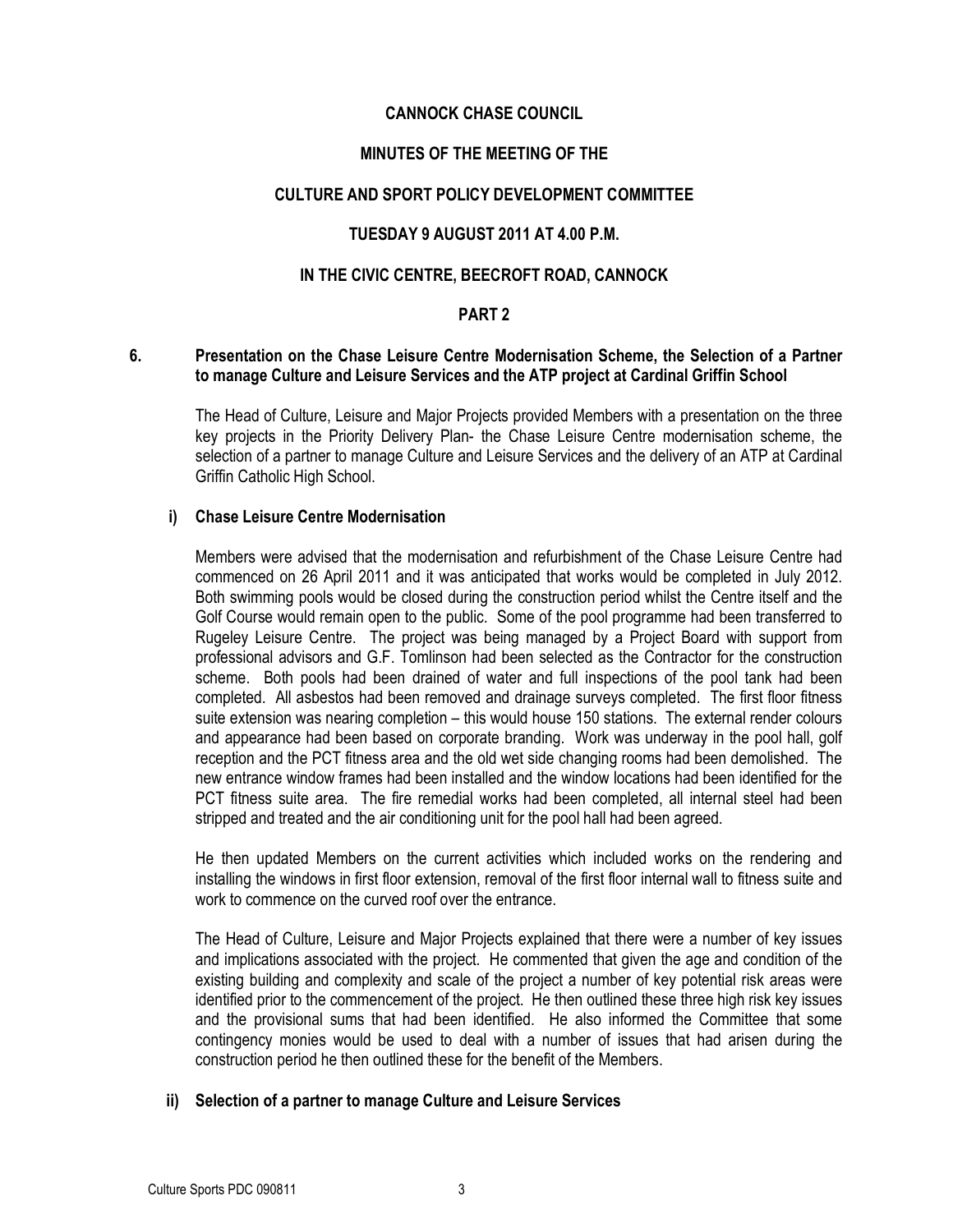The Head of Culture, Leisure and Major Projects updated Members on the current position with regards to the selection of a partner to manage Culture and Leisure Services. The 15 first stage submissions had been assessed against the criteria and 7 potential partners had been shortlisted. General dialogue and pension dialogue meetings had been held. The ITT including the core requirements had been published in June 2011. He then outlined the core requirements of the contract which the Committee had requested be included in order to assist in increasing participation in sport and physical activity and reduce the level of subsidy. These were as follows:

- Maintaining the Concessionary Scheme
- Local Government Pension Scheme
- Free Swimming for under 5's
- Club Protection
- Educational swimming pricing and availability
- Level of opening times to remain the same
- Investment in fitness suite

Members were then provided with details of the 7 shortlisted contractors. The Head of Culture, Leisure and Major Projects explained that there were a number of key issues and implications relating to the process and these included issues regarding the buildings, pensions and utilities. Members were advised that the timetable was as follows:

- Submission of bids by 22 August with evaluation during August/September
- Site visits to be undertaken in September
- TUPE mobilisation period during August/September (needs 2/3 months so anticipated start date of contract is likely to be 1 January 2012).

### iii) Delivery of an ATP at Cardinal Griffin School

With regard to the ATP at Cardinal Griffin School the Head of Culture, Leisure and Major Projects advised that Design and Build Contractor had been appointed in November 2010 and the planning application had been submitted in December 2010. Planning consent (with conditions) was granted in February 2011 and the Football Foundation Bid for funding was submitted in April 2011. The Football Foundation had approved the funding subject to the removal of the planning condition regarding lighting and adequate funding for the project. A planning application with a lighting assessment report was submitted in August 2011 and would be considered by the Planning Control Committee in September 2011. A meeting with school/partners/contractor and Football Foundation was to take place during August 2011.

The key issues relating to VAT implications, Football Foundation funding and Planning obligations were outlined for the benefit of Members.

Following this, the Head of Culture, Leisure and Major Projects informed Members that, with regards to the selection of a partner to manage Culture and Leisure Services, site visits of the 7 shortlisted contractors had been arranged for Friday 16 September, Saturday 17 September, Monday 19 September and Tuesday 20 September. A group of Officers and Members would be undertaking the visits and it was anticipated they would last all day. The Committee was advised that the same Members must attend all the site visits in order that they could compare the potential partners and be in the best position to select a preferred partner. It was agreed that Members would advise the Head of Culture, Leisure and Major Projects or the Corporate Director by the end of next week if they wished to attend the site visits. The Head of Culture, Leisure and Major Projects advised that, in addition to the site visits, Members would be receiving a presentation from each of the preferred